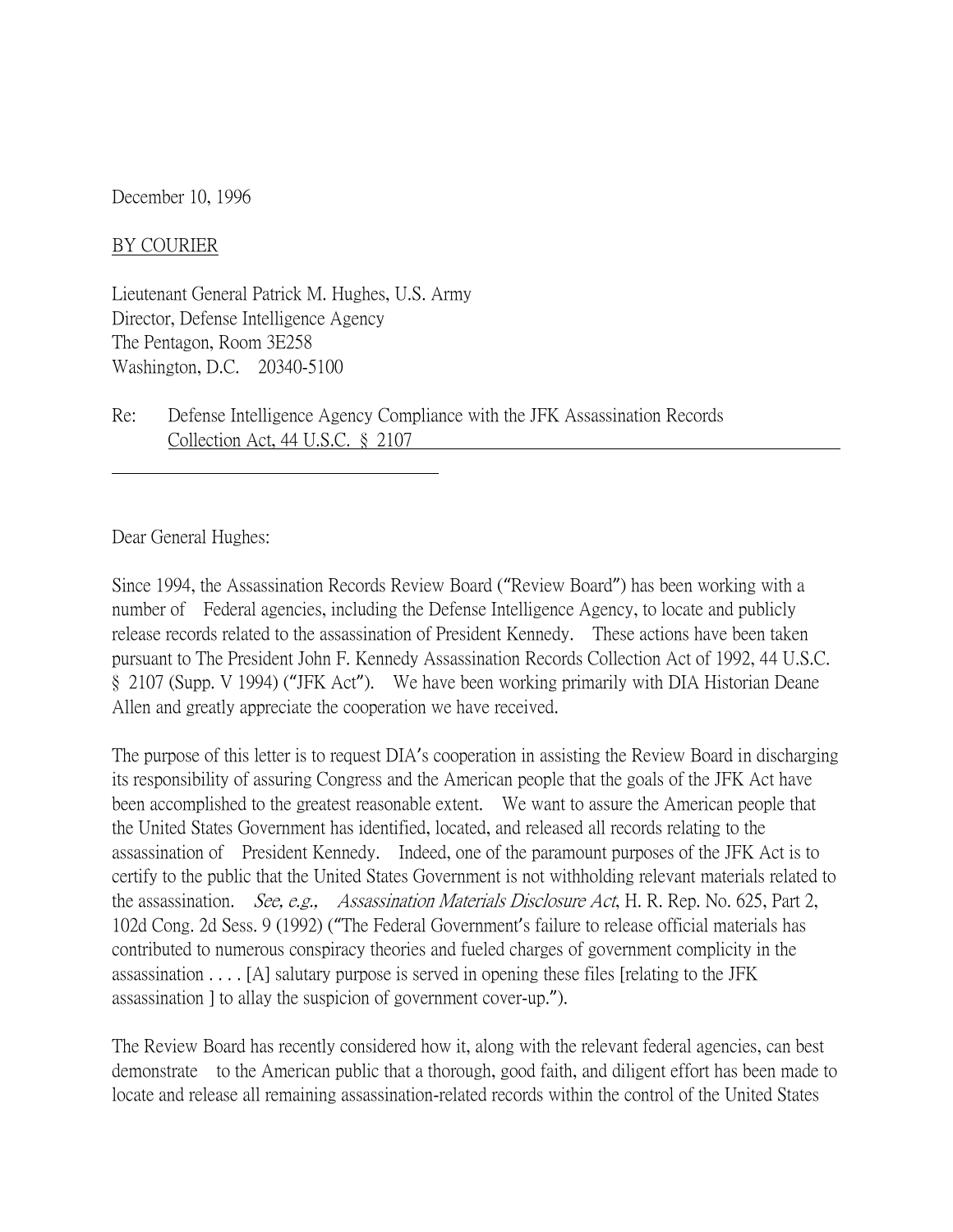Government (and that the Government is not hiding any such materials from public disclosure). Pursuant to the Congressional mandate under the JFK Act to "create an enforceable, independent, and accountable process for the public disclosure of such records," 44 U.S.C. § 2107 (2) (a) (3), the Review Board seeks to have the relevant federal agencies provide a complete and specific accounting of their efforts to locate and release assassination-related records, including a full explanation for any destruction of such records.

Accordingly, the Review Board requests that each relevant agency adhere to the formal compliance program (hereinafter "JFK Act Compliance Program") outlined below and devised by the Review Board pursuant to its powers under Section 7(j)(1)(A), (B), (C), (D), and (F) of the JFK Act. We hereby request that you undertake the following measures by the dates provided (these dates were set in view of the fact that the Review Board's operations currently are scheduled to expire on September 30, 1997):

1. Designation of Agency Compliance Official (or officials) and statement of intent to comply with the JFK Act. We request that, by December 20, 1996, DIA designate an Agency Compliance Official who ultimately will be responsible for ensuring that DIA has complied with its obligations under the JFK Act, including the identification, location, and organization of assassination records and the transmission of those records to the National Archives and Records Administration ("National Archives"). If necessary, DIA may designate additional persons with knowledge of the measures that have been undertaken to locate assassination records.

We also request that, by December 20, DIA convey its agreement to adhere to the compliance procedures outlined in this letter. To the extent that any compliance procedure described below appears to be unreasonable or to present difficulties that we may not have anticipated, please explain why and make alternate suggestions to us.

2. Initial Statement of Compliance. We request that the Agency Compliance Official prepare, by January 6, 1997, an initial written statement of the agency's compliance with the JFK Act ("Statement of Compliance"), setting forth the steps that DIA has taken to locate and process assassination records. The Statement of Compliance, while it may include information previously reported to the Board, is to be the preliminary version of the agency's Final Declaration of Compliance to the American public of what it has done to locate records relating to the assassination. (See item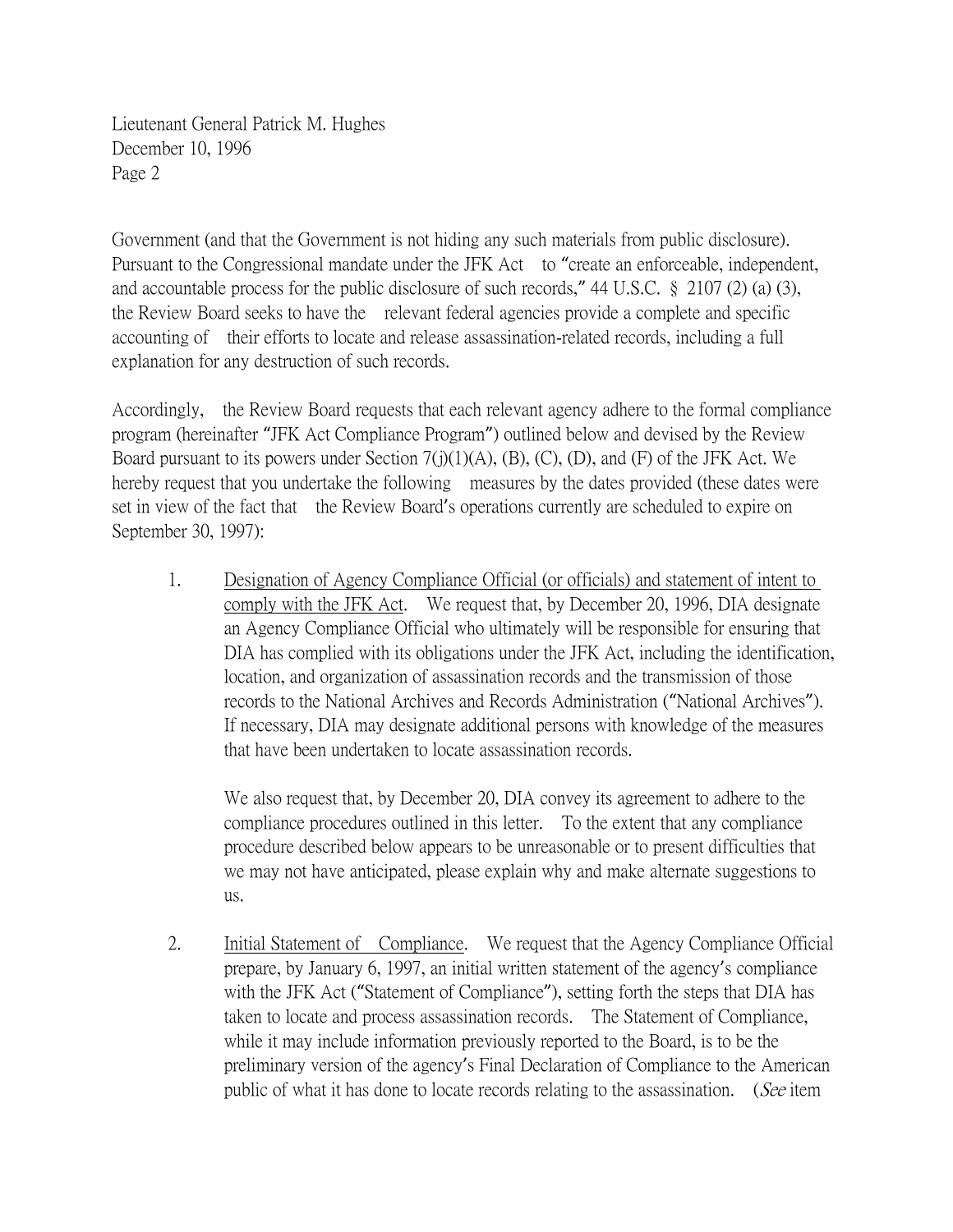> number 4 below.) This Statement of Compliance shall include, to the fullest reasonable extent, the following information:

- a. A complete description of all steps that DIA took to identify and locate assassination records including, but not limited to, an identification of the major record collections and files that were consulted in its search, any departmental file indices consulted, the names and titles of the persons who were responsible for conducting the searches, the physical locations of the records that were searched, the off-site storage facilities (e.g., Federal Records Centers) searched, the specific steps that were taken to locate and retrieve materials in archives, and any other criteria used by DIA to locate assassination records.
- b. If any assassination-related records are known to have been destroyed, a specific explanation of the circumstances surrounding the destruction of such records.
- c. The status of remaining work that you can now identify that needs to be completed by DIA in order to comply fully with the JFK Act, including an identification of the categories of records that must be processed and transmitted to the National Archives, a description of any additional searches for files that must be done, and the projected date(s) for completion of these tasks.
- 3. Review Board Interview With Agency Compliance Official (or Officials). Shortly after the submission of DIA's written Statement of Compliance, we will ask that the Agency Compliance Official (as well as any persons who helped prepare the agency's initial Statement of Compliance) be made available to the Review Board for an interview regarding the location of any DIA assassination records. The interview will be used as an opportunity to resolve any outstanding questions regarding the search for DIA records, including any follow-up tasks to be completed. The Review Board anticipates that these interviews with the relevant agencies will be conducted in January and February 1997.
- 4. Submission of Final Agency Declaration of Compliance. By July 1, 1997, DIA should expect to complete the process of identification, location, and declassification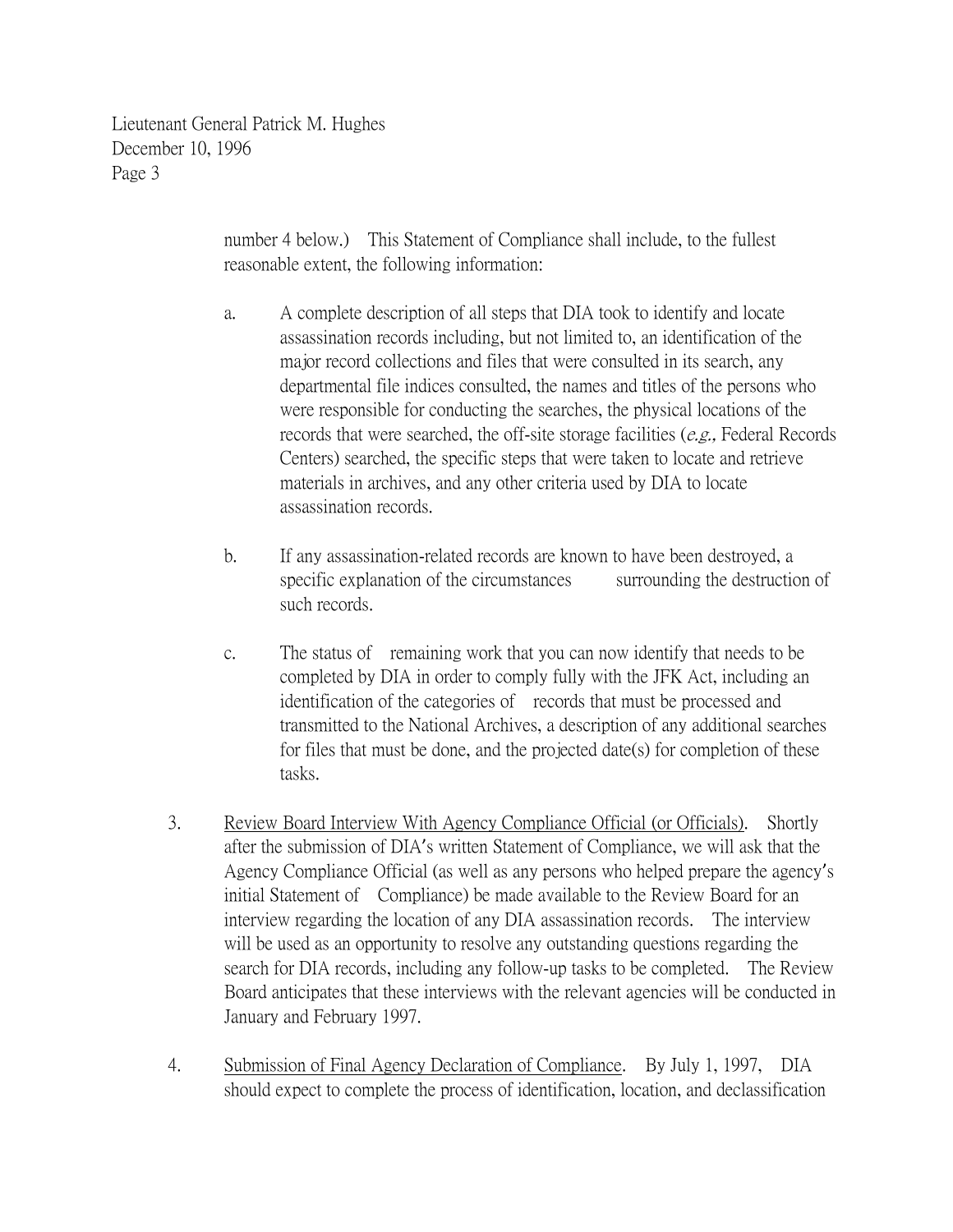> of its assassination records at which time it should submit to the Review Board a final declaration certifying, under oath, its compliance with the provisions of the JFK Act (the "Final Declaration of Compliance"). This final declaration shall set forth all of the information initially set forth in the initial Statement of Compliance and shall also supplement the initial Statement of Compliance by detailing any further steps that were conducted to identify and locate assassination records. The Final Declarations of Compliance from DIA and other agencies will be included in our final report to Congress.

5. Compliance Depositions. Starting on or about August 1, 1997, the Review Board, pursuant to its statutory authority, may conduct depositions, under oath, of the Agency Compliance Official along with any other agency officials with responsibility for complying with the JFK Act. The decision to take a compliance deposition of an agency will be made on a case by case basis, taking into account the importance of the agency to the work of the JFK Act and the sufficiency of the agency's efforts to account fully for its compliance with the JFK Act. In the event that the Review Board decides to commence a compliance deposition of an agency, the responsible agency designee(s) will be expected to testify under oath with respect to any and all issues relating to the agency's record search, including the scope of the search, the identity of files searched, the destruction of any relevant records, and any other matters set forth in the Final Declaration of Compliance. Any person obligated to appear for a deposition under oath shall be fully entitled to obtain legal representation.

We look forward to receiving your initial response, by December 20, that designates your Agency Compliance Official and includes your statement regarding your position with respect to the provisions outlined in this letter. To the extent that you have any questions or suggestions regarding the Compliance Program, please do not hesitate to contact our General Counsel, T. Jeremy Gunn, at (202) 724-0088.

Thank you for your cooperation with our work.

Sincerely,

David G. Marwell